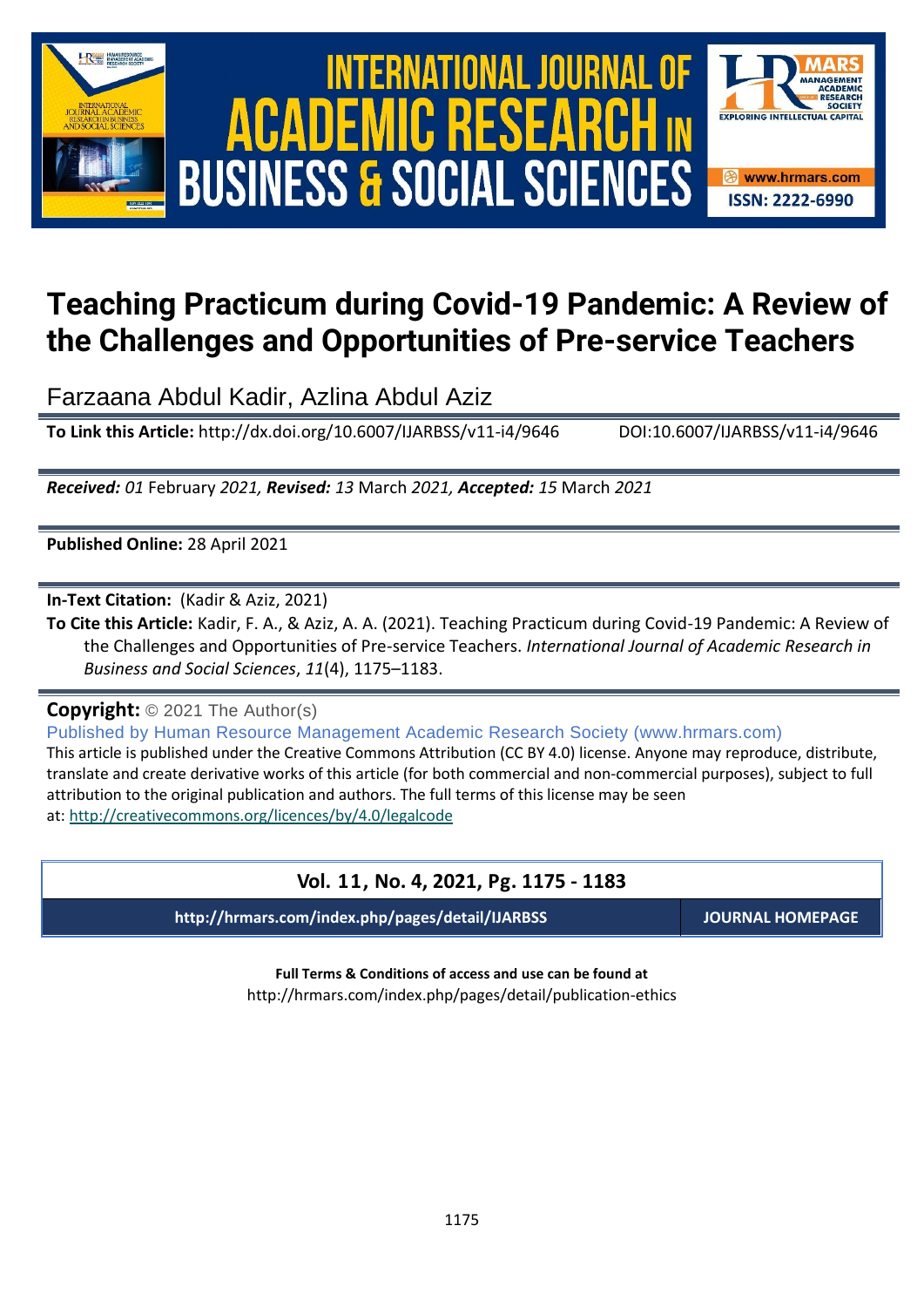

## **Teaching Practicum during Covid-19 Pandemic: A Review of the Challenges and Opportunities of Pre-service Teachers**

Farzaana Abdul Kadir

Faculty of Education, National University of Malaysia Bangi, Malaysia Email: p108980@siswa.ukm.edu.my

## Azlina Abdul Aziz

Faculty of Education National University of Malaysia Bangi, Malaysia Email: azlina1@ukm.edu.my

#### **Abstract**

Teacher education programme around the world is divided into two parts, learning the theories, and then practising them before stepping into the real world of teaching. Practising teaching or better known as teaching practicum during the final year of the teacher education programme completes the pre-service teachers' eligibility to be a teacher, from a pre-service teacher. Therefore, teaching practicum is a crucial part of the teacher education programme. As the Covid-19 pandemic strikes the world, it impacted the world in many ways including disrupting teacher education as teaching practicum cannot be carried out as usual due to educational institutions such as universities and schools' closure. New dimensions of teaching practicum emerge to cope with the pandemic, different dimensions of challenges and opportunities of teaching practicum emerge too with that. This paper reviews the challenges and opportunities of teaching practicum of pre-service teachers during the Covid-19 pandemic era. The paper then reveals some implications for the teacher education programme with regards to teaching practicum.

**Keywords:** Teaching Practicum, Challenges, Opportunities, Covid-19, Pre-service Teachers

#### **Introduction**

Due to the Covid-19 pandemic outbreak, many countries in the world declared closure of educational institutions. This leads to an interruption in the teaching and learning process which therefore causes a shift to the virtual process for it to keep going (Nurfaradilla et al. 2020; Özkanal, Yüksel & Uysal, 2020). As the educational institutions including schools and universities, shift to online teaching and learning, this created a concern on pre-service teachers who need to or was going through their teaching placement which they must fulfil based on the given duration by their universities to complete their teacher education (Özkanal, Yüksel & Uysal, 2020). Teaching practicum is considered an important stage in teacher training as both theory and practice are combined to provide opportunities for pre-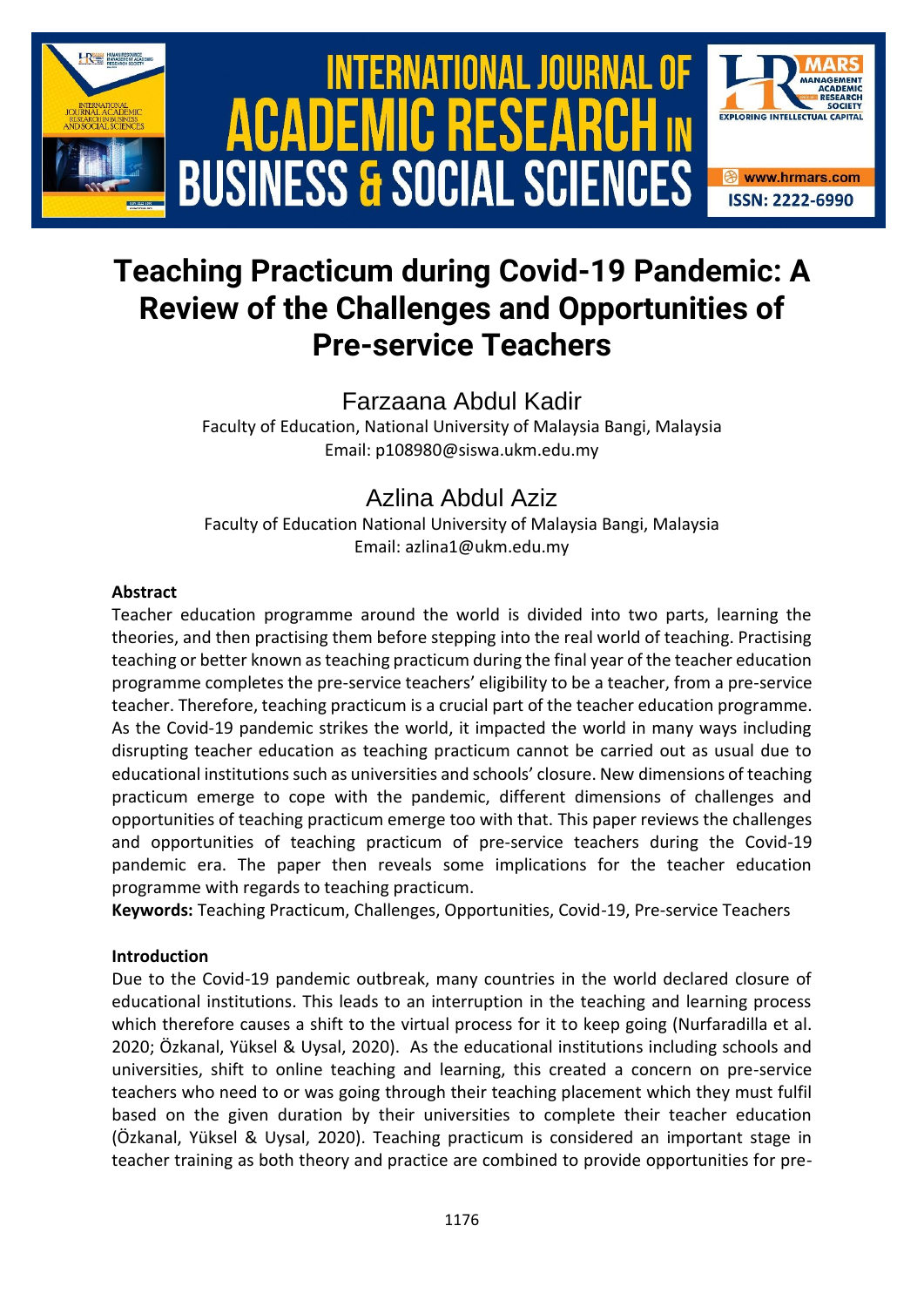**Vol. 1 1 , No. 4, 2021, E-ISSN: 2222-6990 © 2021 HRMARS**

service teachers to enhance their learning, in addition to being an essential component to prepare them to become effective teachers (Darling-Hammond, 2017).

Education institution closure due to the increasing numbers of Covid-19 cases enforced the teacher education programme providers to find various ways and come out with new dimension of teaching practicum to fit into the virtual process of teaching and learning made by tertiary education and schools to make sure the pre-service teachers will be ready for their real teaching journey (Sasaki et al., 2020; Sepúlveda-Escobar et al., 2020). Osman (2020) described online teaching practicum as a new dimension to teaching practicum which acts as a platform where pre-service teachers' offline and online teaching and learning skills in addition to their technical skills and instructional design are strengthened.

Many studies have been done on virtual teaching and learning practice yet virtual teaching practicum and the experience it offers has been overlooked (Sepúlveda-Escobar et al., 2020) but started to gain attention during the pandemic. The pandemic has caused teaching practicum to be adapted into a virtual environment and hence, new dimensions of teaching practicum occur. The new dimensions brought a new experience of teaching practicum for pre-service teachers. Therefore, this paper reviews pre-service teachers' challenges and opportunities of teaching practicum during the Covid-19 pandemic.

#### **The New Dimensions of Teaching Practicum during Covid-19 Pandemic Outbreak**

In order to continue the teaching and learning process during the pandemic, both asynchronous and synchronous teaching and learning were conducted via different platforms for visualisation such as Blackboard, Microsoft Teams, Google Hangout Meet, Panopto, OneNote, BlueSky, WhatsApp and Skype (Sepulveda- Escobar et al., 2020). Besides that, Moodle was also used to continue the teaching and learning process (Osman 2020). Some implementations were introduced to replace face-to-face teaching including teaching practicum.

An online teaching practicum course which undergoes a well-thought process from planning where the pre-service teachers are prepared and trained for the practicum, followed by the implementation where the teaching practicum and supervision took place and lastly reflection of pre-service teachers' experience of their lessons and distance education was designed by Kim (2020). This online course served as a replacement for face-to-face teaching practicum for pre-service teachers in a college in the USA. Kim (2020) claimed that pre-service teachers should be given the opportunity to teach online and reflect on their teaching to develop better. Through the course designed, pre-service teachers also observed and reflected on each other's online lessons. The process of designing the course was wellthought as the pre-service teachers were given guidance before going for online teaching practicum and given a chance to reflect on their practice after teaching practicum.

Besides that, teaching practicum via WhatsApp was introduced by Nel and Marais (2020). Usage of WhatsApp for teaching practicum could increase the accessibility of students to the content delivered because it is also one of those platforms which are low cost and requires low technology to use. However, utilising only WhatsApp, there were no live interactions among pre-service teachers and their students which is seen as a limitation (Nel & Marais 2020). Osman (2020) argued that online teaching and learning acts as an alternative but live interaction is still required to accommodate the online environment. Although there were positives in using WhatsApp for teaching practicum, the limitations were also there. Having minimal 'live' interaction via WhatsApp video call might have enhanced the teaching and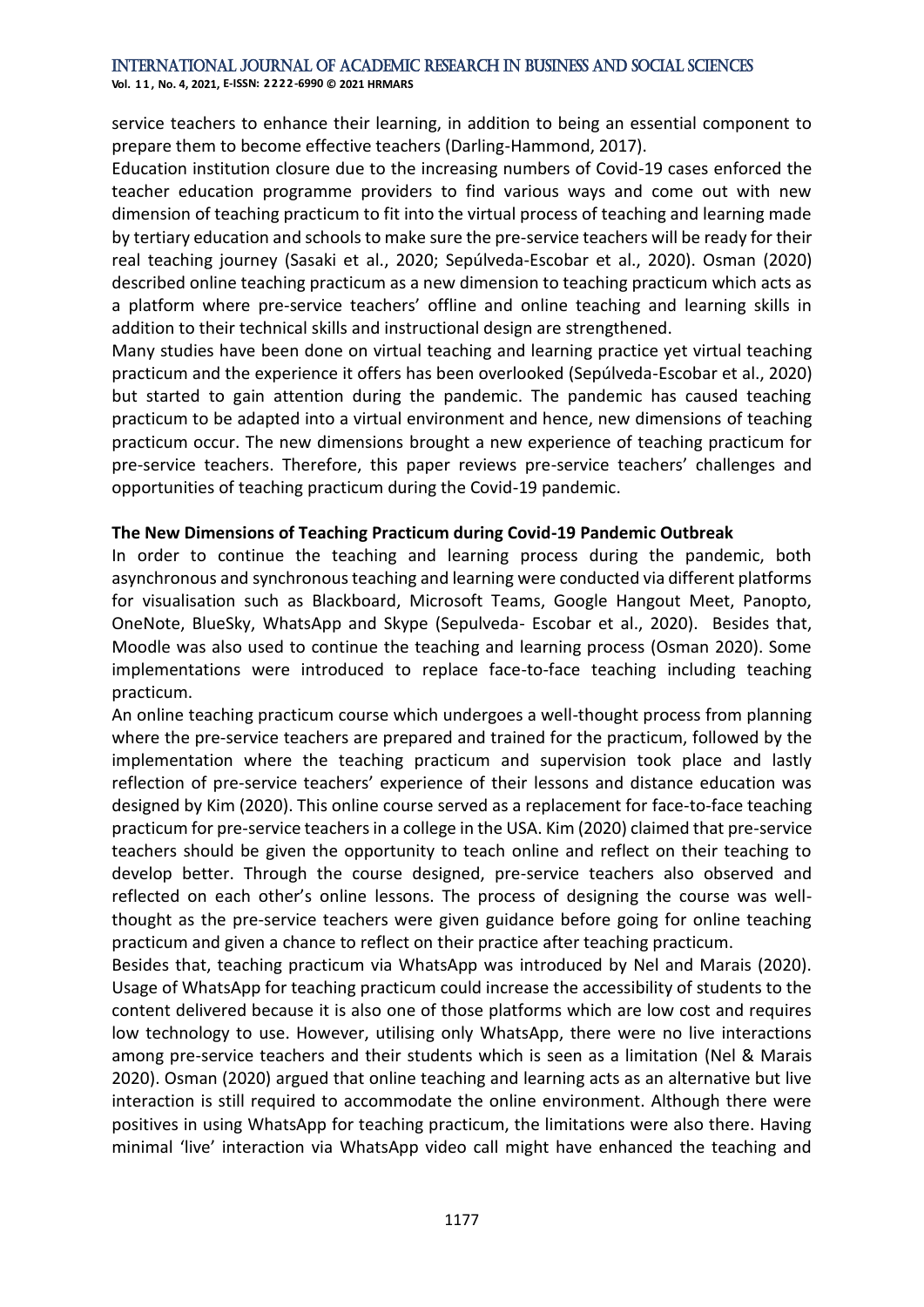**Vol. 1 1 , No. 4, 2021, E-ISSN: 2222-6990 © 2021 HRMARS**

learning experience, taking into account the importance of 'live' interaction between student and teachers.

For Sultan Qaboos University's pre-service teachers, they continued teaching practicum online after five weeks of face-to-face practicum with the schools they were placed at via a new dimension of teaching practice where their technical and design skills were sharpened (Osman 2020). This was due to conducting lessons in many different ways such as using Schoology, Google Classroom, Seesaw and Moodle besides asynchronous lessons via videotaping and broadcasting lessons. For the implementation of Emergency Remote Learning (ERL) in relation to pre-service teachers' education programme and practicum, Sultan Qaboos University, 24/7 hotline through WhatsApp was implemented for technical support was provided in addition to webinars and training to maximize usage of online tools for teaching and learning (Osman, 2020).

Due to the lockdown (Özkanal, Yüksel & Uysal, 2020) in their study revealed that pre-service teachers in Turkey who underwent 5 weeks of face-to-face teaching practicum was not able to continue with their placement and therefore, they were assigned to observed and reflect on the lessons on EBA TV which was an initiative of the Ministry of Education in Turkey to keep teaching and learning going. In this case, their online teaching practicum was online observations. The EFL pre-service teachers critically evaluated the EBA TV lessons and gave suggestions to improve the lessons. Özkanal, Yüksel & Uysal (2020) mentioned that their reflection-on-action practice was an implementation to cater to teaching practicum and give them an opportunity to enhance their professional development. This claim is backed by (Salajan and Duffield 2019) who also stated that reflection-on-action results in professional development. Schon's (1987) reflection framework was reconceptualised to examine the preservice teachers' reflection-on-action experience of in-service and expert teachers teaching via broadcasting on the EBA TV (Özkanal, Yüksel & Uysal, 2020). Yalçın Arslan (2019) claimed that reflective practice is proven to make positive progress in pre-service teachers teaching experience via their longitudinal case study on pre-service teachers' reflection-on-action.

Ersin, Atay, & Mede (2020) designed "e-practicum" as an alternative to teaching practicum to make sure the pre-service teachers received a quality teaching practice besides preparing them for teaching online. University supervisors were assigned as the "e-mentor" where they work on supervising the pre-service teachers to become competent teachers and at the same time be able to gain positive experience teaching online. Using Zoom as the platform for virtual classrooms, the pre-service teachers conducted microteaching where some of them also acted as students. After each lesson, university supervisors or e-mentors provided their feedback which is then followed by each pre-service teacher's reflection on their experience of e-practicum and e-mentoring. Based on Ersin, Atay, & Mede (2020), e-practicum they implemented impact pre-service teachers positively as they were able to defeat their online teaching anxieties.

#### **Pre-service Teachers' Challenges and Opportunities of Online Teaching Practicum**

As teaching practicum was adapted in various dimensions virtually, pre-service teachers experience on the shift of traditional teaching practicum to online teaching practicum consist of both the good and the bad or the challenges which they have to faced and opportunities which they got during their teaching practice in Covid-19 era. Moreover, according to (Evagorou and Nisiforou 2020) not all pre-service teachers projected a high level of readiness for online teaching. Therefore, various challenges were faced by pre-service teachers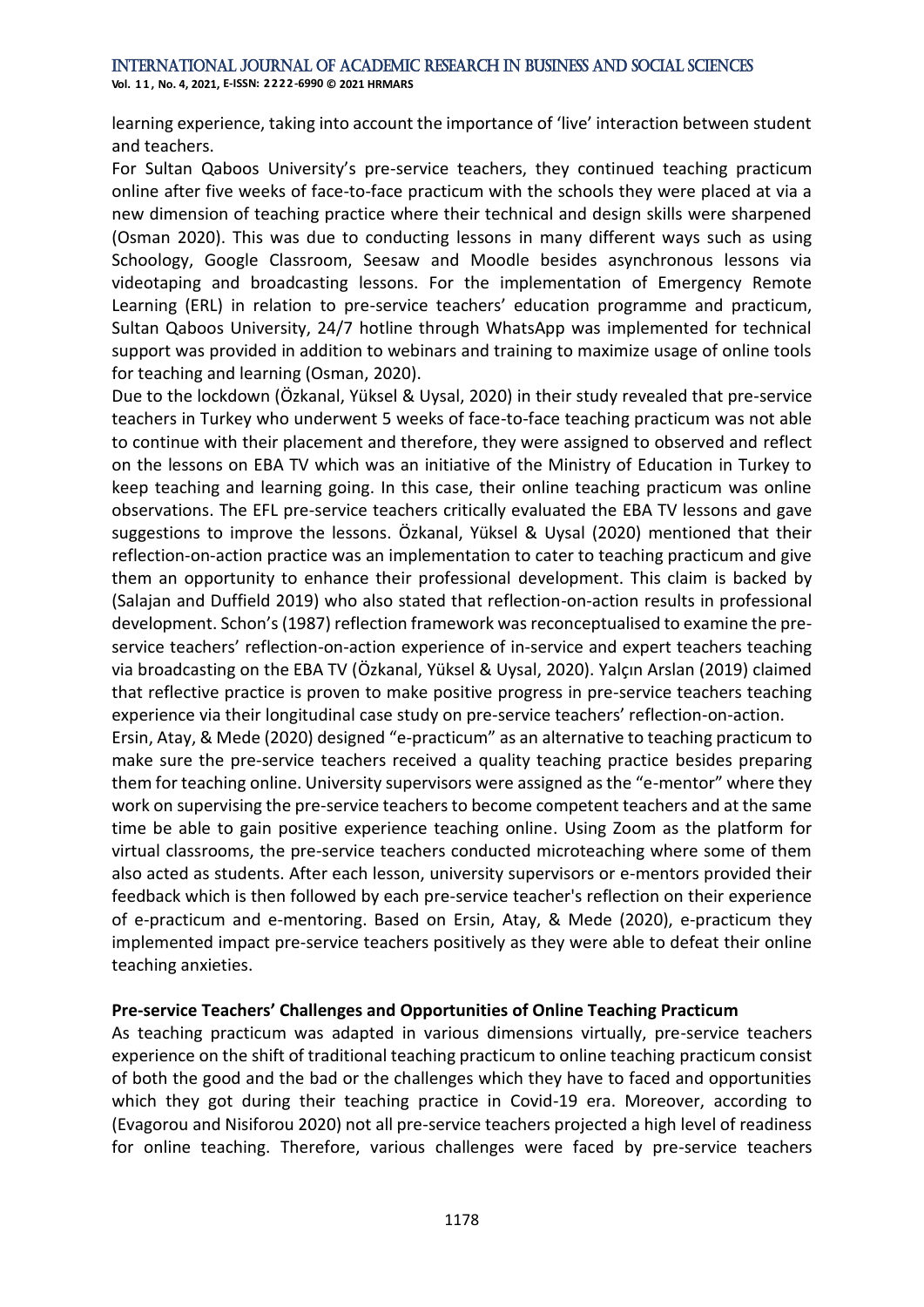International Journal of Academic Research in Business and Social Sciences **Vol. 1 1 , No. 4, 2021, E-ISSN: 2222-6990 © 2021 HRMARS**

depending on the context, contact and the way in which online teaching practicum was conducted.

#### **Challenges**

One of the challenges of online teaching practicum was the lack of 'live' communication between pre-service teachers and students (Sepulveda-Escobar et al., 2020). Lack of interaction is a huge disadvantage of online lessons (Özkanal, Yüksel & Uysal, 2020). Sepulveda-Escobar et al (2020) argued that lack of interaction between pre-service teachers and students during the online teaching placement might impact pre-service teachers' professional development namely social and personal development. On the students' development part, Kim (2020) found that pre-service teachers teaching kindergarten students were not able to conduct enough hand-on activities online which is considered a crucial part of learning for young children. Furthermore, due to lack of interaction, it was challenging for pre-service teachers to acknowledge and adjust the content to meet students' individual needs (Nel and Marias, 2020; Kim, 2020). Pre-service teachers should learn to multitask where they could create different activities to cater for students. Supporting this claimed, Kim (2020) stated that it is a must to multi-task for online teaching. Because for a successful teaching and learning process, students' needs must be taken into account (Osman, 2020). However, this is only possible if the pre-service teacher and student have more 'live' interaction from which the teachers could know their learners' needs better.

Pre-service teachers also struggled in technological integration and material preparation as they lack experience and expertise in utilising technology and digital materials (Ersin, Atay, & Mede, 2020). Materials play a significant role in the success of online education (Özkanal, Yüksel & Uysal, 2020). Due to lack of knowledge, some pre-service teachers were not able to engage their audience with the materials they prepared where the activities were not transformed in such a way that they would be suitable for online teaching and learning (Evagorou and Nisiforou, 2020). This was the main challenge of pre-service teachers who were involved in an online STEM fair as part of their teaching practicum experience (Evagorou and Nisiforou, 2020). Through observation and reflection of EFL pre-service teachers of the lessons on EBA TV, they found that using realia in online lessons could help to motivate and attract students better (Özkanal, Yüksel & Uysal, 2020). Therefore, pre-service teachers could adopt this strategy and use realia in their online lessons to promote active participation among students. Moreover, for pre-service teachers teaching via WhatsApp, using the messenger to deliver content via video clips was challenging as they were not able to compress the video clips, in order to support, usage of PowerPoint presentation with voice over was introduced including in details guidelines were provided for pre-service teachers (Nel and Marais, 2020). Nel and Marais (2020) stated that the guidelines work wonders without having physical support for technical specialists. Thus, providing proper, concise and constructive guidelines may help pre-service teachers to integrate technology and prepare materials for successful lessons.

Besides that, the limitation of access faced by students created a barrier for pre-service teachers to conduct lessons and therefore, they were permitted to teach via asynchronous and synchronous platforms (Nurfaradilla et al., 2020). This contradicts Kim (2020) who argued that online teaching is limitless, students can be reached despite their locations. Although online teaching is limitless, access can be a limitation to reach the students. Due to this issue, some pre-service teachers were only able to carry out their lessons once a week (Nurfaradilla et al. 2020). Even though there were limitations, pre-service teachers were keen to teach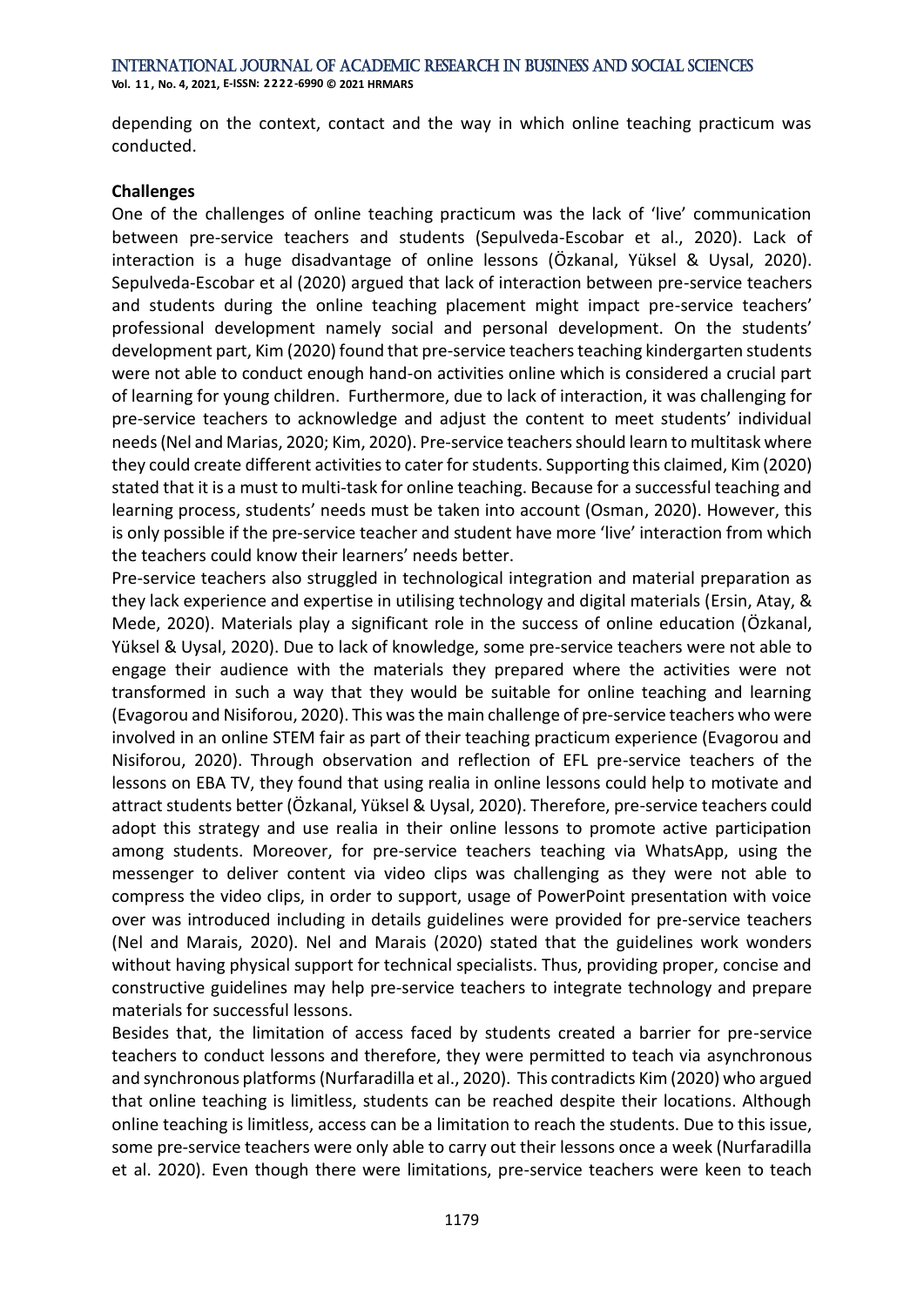**Vol. 1 1 , No. 4, 2021, E-ISSN: 2222-6990 © 2021 HRMARS**

which may be due to the empathy they felt for their students to not be left out in this testing time (Sepulveda-Escobar et al., 2020). Highlighting this statement, Nurfaradilla et al. (2020) revealed that due to the current situation, there was an increase in the empathy for school students which encouraged pre-service teachers to work towards ensuring an effective learning process.

Last but not least, pre-service teachers claimed that there was a lack of support from and communication with their cooperative teacher which is also their mentor at schools' online placement which led to a negative factor in their development (Sepulveda-Escobar et al. 2020). This is because, via mentoring, pre-service teachers are not only guided in terms of the pedagogy but also supported in terms of professional development (Sethusha 2020). Unfortunately, based on research done by Sepulveda-Escobar et al. (2020), they found that some pre-service teachers were given administrative work instead of assigned for teaching by their cooperative teachers during their online teaching practicum. Pre-service teachers had to keep on getting back to the cooperative teachers for them to give feedback on materials they prepared for lessons (Sepulveda-Escobar et al. 2020). However, the pre-service teachers justified that this was due to the cooperative teachers also being in the adapting and learning stage of the online teaching and learning practice (Sepulveda-Escobar et al., 2020).

#### **Opportunities**

Although there are many challenges, online teaching practicum gave opportunities for preservice teachers to get familiar with technology and enhance their technological skills from practice in such a way that they learned and utilised new software and tools in addition to discovering how to use online platforms to the maximum (Sepulveda-Escobar et al., 2020). Pre-service teachers termed online teaching practicum as a "once-in-a-lifetime" experience which from their view impacts them positively for their teacher education and future careers (Sepulveda-Escobar et al., 2020). Through this practice, pre-service teachers will be more prepared for the real world where changes and adaptations are crucial to keep going and keep developing.

The interaction between pre-service teachers and their university lecturer cum teacher educators was more frequent and successful during online teaching practicum (Nel and Marais, 2020). Pre-service teachers received support in terms of relationship, communication and care from the school they were placed at and from their university lecturer who also gave technical and emotional support (Sepulveda-Escobar et al. 2020). For instance, pre-service teachers were able to send their lesson plans for feedback from their university lecturer and plan a further virtual meeting if there is a need without having to travel and wait to meet which ease their interaction (Kim, 2020). Nel and Marais (2020) found that online teaching practicum allows the cooperative teachers and university lecturers to give immediate feedback and constructive support to the pre-service teachers as the pre-service teachers were able to adjust and improve themselves and their lessons accordingly. Furthermore, Kidd and Murray (2020) found that university lecturers were able to connect better with preservice teachers as the interactions were direct, isolated from the school they were placed at. Robinson and Rusznyak (2020) highlighted that university lecturers took extra responsibilities by being counsellors and health managers during this pandemic in order to support preservice teachers during their teaching practicum.

Besides that, the experience of teaching practicum during the pandemic gave pre-service teachers an opportunity to put into test their teaching skills in addition to further exploring the skills to strengthen them (Sepulveda-Escobar et al., 2020). The teaching and learning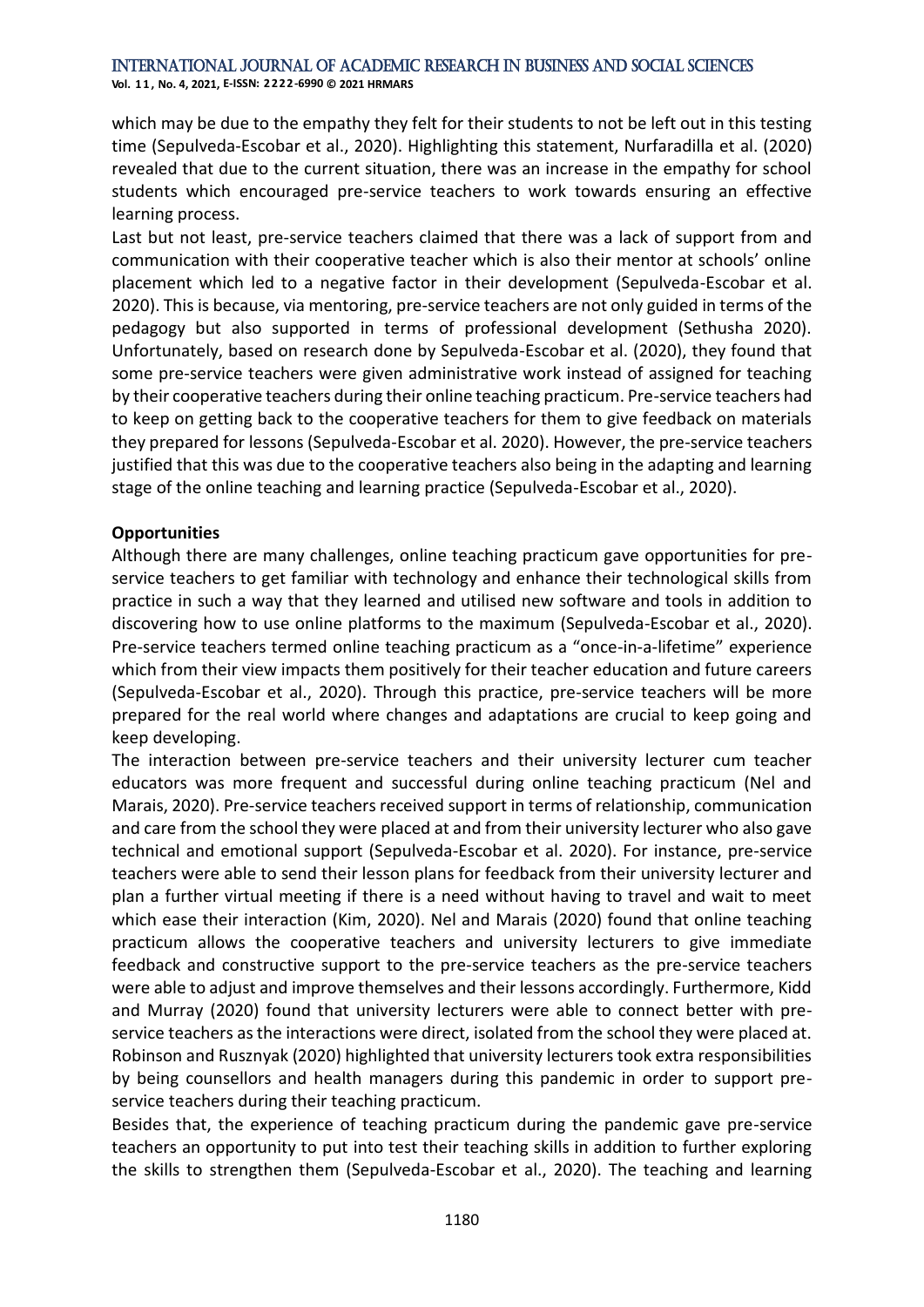**Vol. 1 1 , No. 4, 2021, E-ISSN: 2222-6990 © 2021 HRMARS**

context was new, and pre-service teachers were able to independently explore, strategies and build new ideas to deliver content to students which also made them more responsible (Sepulveda-Escobar et al., 2020). Furthermore, they were also given a chance to learn by observing each other's teaching besides sharing their teaching ideas and feedback for each other during online teaching practicum (Kim, 2020). Normally during teaching practicum, only supervisors observe pre-service teachers and debrief them individually but in a virtual teaching environment, pre-service teachers could attend each other classes, observe, and then give feedback (Kim, 2020). Thus, pre-service teachers could further improve their teaching skills not only by evolving themselves but also by learning from each other.

Finally, online teaching practicum allowed pre-service teachers to profoundly think about the socio-cultural setting which surrounds school students and their families during the pandemic and its impact on the students' learning (Sepulveda-Escobar et al., 2020). This leads the preservice teachers to become more emphatic and consider their student's background when preparing for and delivering lessons (Sepulveda-Escobar et al., 2020). Thus, pre-service teachers portrayed a stronger will to face the online teaching challenges and conduct lessons when possible or given an opportunity to make sure their students experience successful learning and not being left out (Nurfaradilla et al. 2020).

#### **Implications for Teacher Education Programme**

Kidd and Murray (2020) suggested that due to this transition to online teaching and learning, teacher education programme should be rethought and restructured based upon the best potential technological and pedagogical knowledge mainly in terms of creating new approaches for conducting teaching practicum. This was also supported by Nurfaradilla et al. (2020) as they suggested revisiting courses offered before teaching practicum. Learning-frompractice could be the new approach to traditional teaching practice as Robinson and Rusznyak (2020) argued that it offers an impactful learning experience and is utilised by many during this pandemic. Additionally, as teaching practicum was stopped in England, teacher educators decided to develop their knowledge about the practice as they were not in the practice (Kidd and Murray, 2020). Hence, having reflective practice via observing lessons could serve as a unique experience to add up to teaching practicum where reflections from observations can be applied during teaching practicum.

Apart from that, in order to further improve online teaching practicum, WhatsApp or any similar messenger platform such as Telegram could be used as the means of communication and delivering lessons as suggested by Nel and Marais (2020). They highlighted some guidelines to use this means to the maximum, which were, technical requirements where training is given unto how to use WhatsApp; partnership requirement where the ratio of students teachers to mentor teachers and university lecturers should be carefully considered, also supported by Kim (2020); and practice-based requirements where the content should be listed based on the approval of mentor teacher and university lecturer, clear rubrics designed to smoothen assessment process and also the role of mentor teachers and university lecturers should be assigned clearly. With a focused platform used for teaching practice, the strategies for teaching that will result in excellent teaching and learning should be considered and also taking into account the 'live' interactions between students and teacher.

In terms of frameworks that could enhance teacher education programme, Ia Velle et al. (2020) suggested Knowledge Enhancements Framework to provision new pedagogy for Initial Teacher Education (ITE) programme. The framework includes new knowledge created by research which is then taught to teacher educators and pre-service teachers, which is then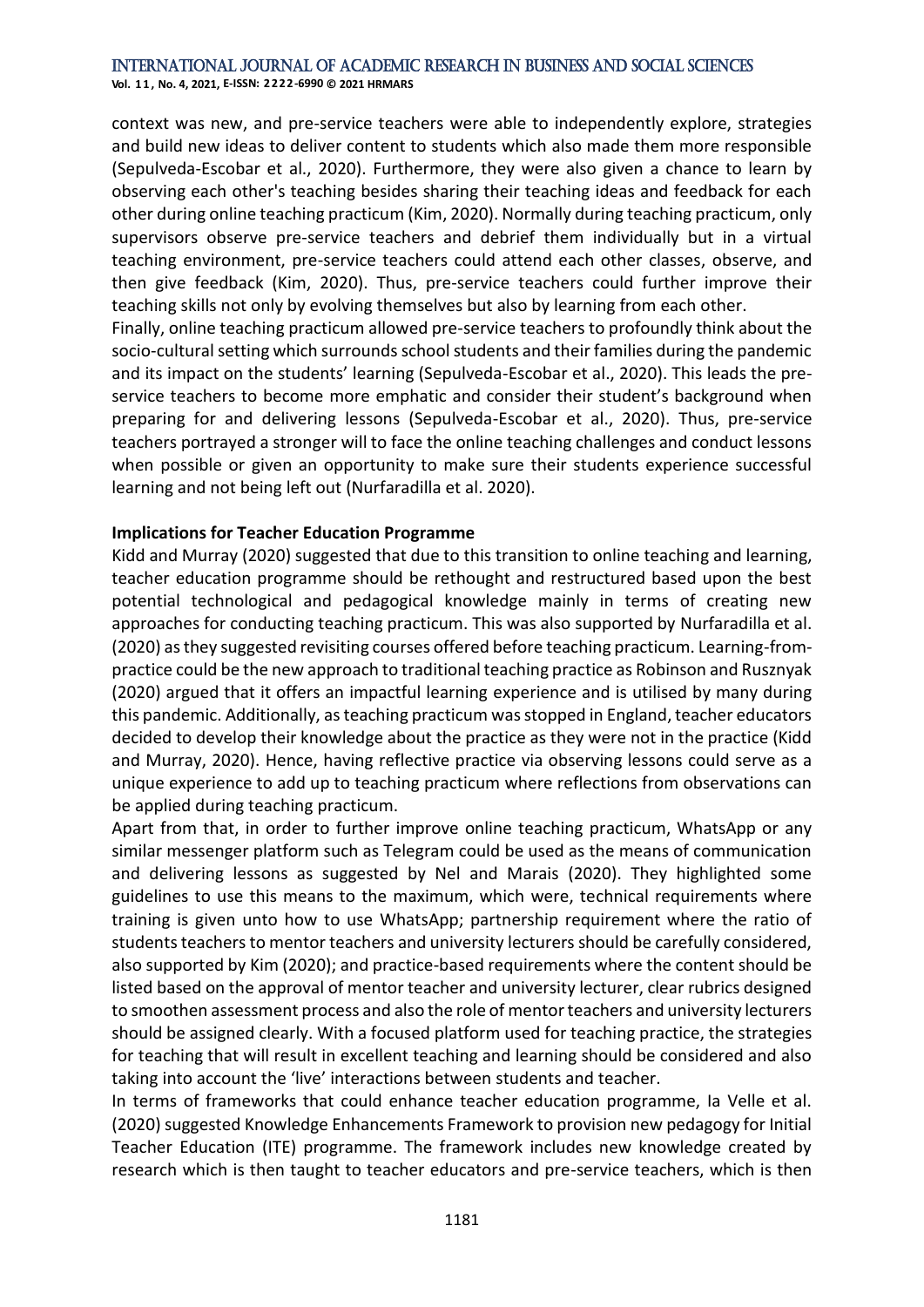**Vol. 1 1 , No. 4, 2021, E-ISSN: 2222-6990 © 2021 HRMARS**

converted into pedagogical content knowledge and lastly utilised in online classrooms. Through this framework, the teacher education programme may bring about many new changes which not only be adapted during this testing time but also when things get back to normal. On the other hand, the "TPACK model should be adopted for online learning and should be developed among pre-service teachers, emphasizing TPK and online assessment" as suggested by (Nurfaradilla et al. 2020, pg547). Besides that, they suggested that teacher educators must work on improving their expertise in technological tools and pedagogical practice. Therefore, before any changes and implementation is made in the teacher education programme, teacher educators must undergo enough training and be exposed to enough knowledge about the changes and implementation.

#### **Conclusion and Recommendations**

To conclude, the new dimension of teaching practicum brought with it a new experience for pre-service teachers. Teaching online via multiple platforms and multiple ways of conducting the teaching proves that the education process must go on in any circumstance and teachers must be ready to adjust to the situation. As teaching practicum is one of the prerequisites to graduate as a teacher and plays a major role in teachers' development, various implementations such as having an online course to attend before teaching practicum to practice online teaching, teaching practicum via WhatsApp, e-practicum, reflecting on lessons of other teachers as part of teaching practicum and joining the schools in which pre-service teachers are based at for online teaching. The divergence in the way different educational institutions responded to teaching practicum during the pandemic and adapted it to online teaching practicum opens the opportunity for more research.

Through their online teaching experience, pre-service teachers had real-time communication issues with their students, lack of skills to handle technology for teaching, students' access issues and limited support from their cooperative teachers as the challenges they faced. However, there were also advantages of the experience where the pre-service teachers got familiar with technology which supports to improve their technological skills, more successful interaction and support from university supervisors, opportunity to further explore their strength as teachers and lastly, knowing their students' socio-cultural background better. Sepulveda-Escobar et al. (2020) encouraged teacher education programme providers to actively investigate the experience of pre-service teachers during their online teaching practicum so that their development could be reinforced. Therefore, more research should be conducted to further explore this topic as this will give more insight into the enhancement of future teacher education programme.

This review attempt to benefit the teacher educators and cooperating teachers as they will be able to reflect on the experience of the pre-service teachers and may work on finding ways to accommodate the pre-service teachers' practicum for better results via various dimension of teaching practicum. Besides that, the school administrators may get insights on the issues faced for the online teaching and learning process mainly in terms of the platforms which are available to be used and to identify the challenges which may be experienced by their preservice teachers and students. Last but not least, this paper may act as a reference for teacher education programme providers for better insights on the adaptations of teaching practicum during the pandemic era and how the changes affected the pre-service teachers so that they can come out with the best adaptation of teaching practicum. With this, pre-service teachers will undergo an impactful and fruitful teaching practice experience.